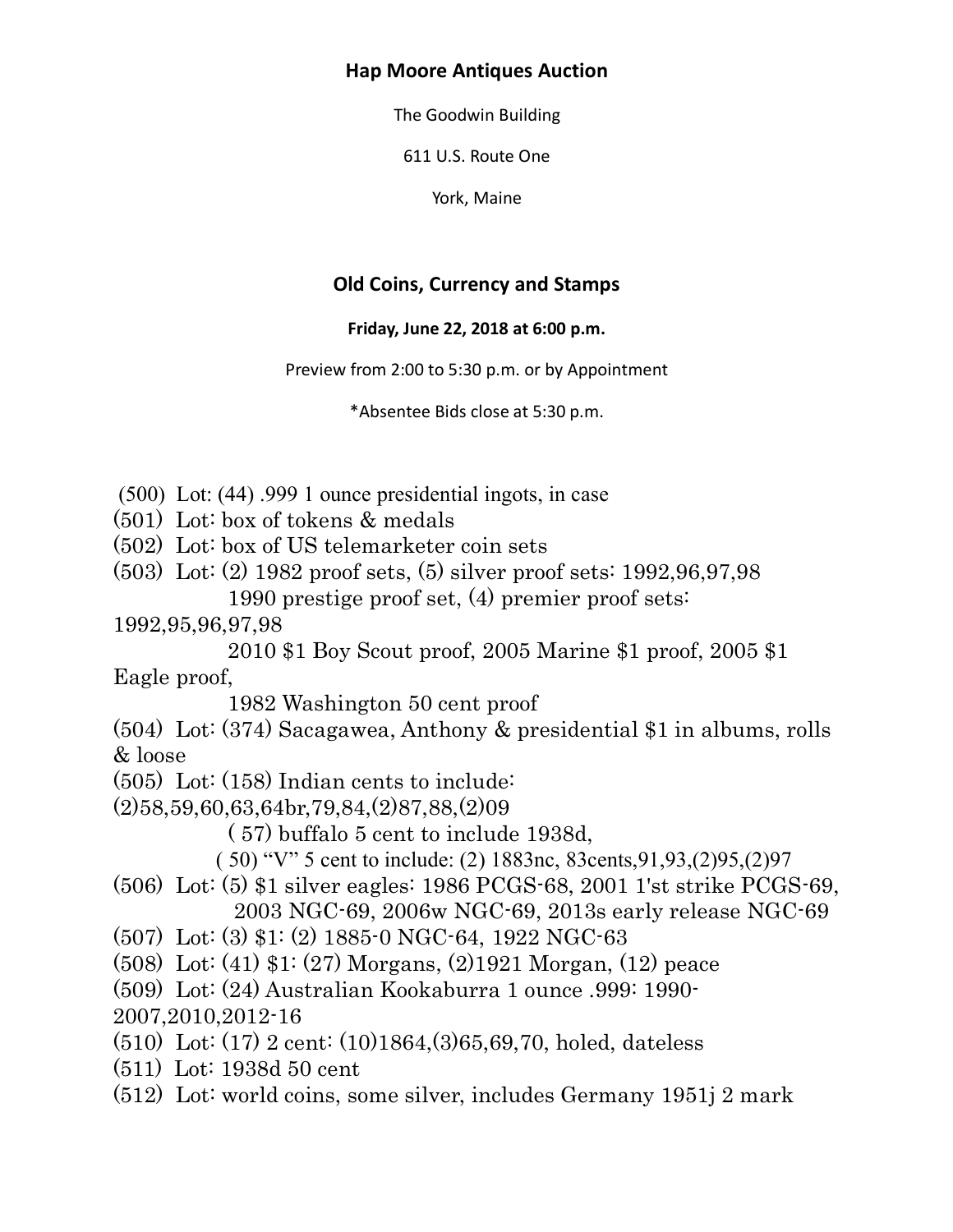(513) Lot: 1893 \$1

(514) Lot: (26) 10 cent: 1916-45 high grade

(515) Lot: (2) silver 1 ounce .999 Pandas: 2012 1'st strike PCGS-69 2017 early release NGC-69

2012 1/20 Panda gold, 1'st strike, PCGS-69

(516) Lot: misc. Canada to include (20) large cents, 80% silver: \$ 7.15 face

(517) Lot: (4) cent albums: 1857-1958, (63) wheat cents, (51) buffalo 5 cent,

(66) "V" 5 cent

(518) Lot: 90% 50 cent: \$18.00 face, 90% 25 cent: \$4.25 face, (12) war 5 cent,

90% 10 cent: \$ 7.00 face

(519) Lot: Franklin Mint 1000 grain .925 bar, (3) 1 ounce .999 bars, sterling Kingston NH town medal, (4) \$1 silver

eagles:2001,04,15,17

 1987 \$1 Constitution proof, 1992 50 cent Olympic proof, Tristan & Cunha 2017 silver crown proof

Mexico 2012 Onza 1 ounce .999, Australia Kookaburra 2018

 (4) Bahamas \$2 silver unc, Franklin founding father \$1 2006 PCGS-PR70dcam

(520) Lot: (11) cents: 1802,26,27,31,32,45,48,51,55,(2)50 holed

(521) Lot: (17) 50 cent:

1948,48d,50,50d,52,52d,(2)53d,54d,55,57,58,58d,61d,

 63, 1959 proof, 1960 proof all high grade (522) Lot: assorted US mint & proof singles, 1923 \$1 silver certificate,

(11) world notes

(523) Lot: (24) Barber 10 cent in album,(12) Franklin 50 cent in album, high grade

1944 5 cent high grade

(2) 50 cent: 1944d,46 both high grade , 1866 5 cent, Civil

War token

 $(524)$  1922 Grant 50 cent high grade

Hap Moore Old Coins, Currency and Stamps Auction - Friday June 22, 2018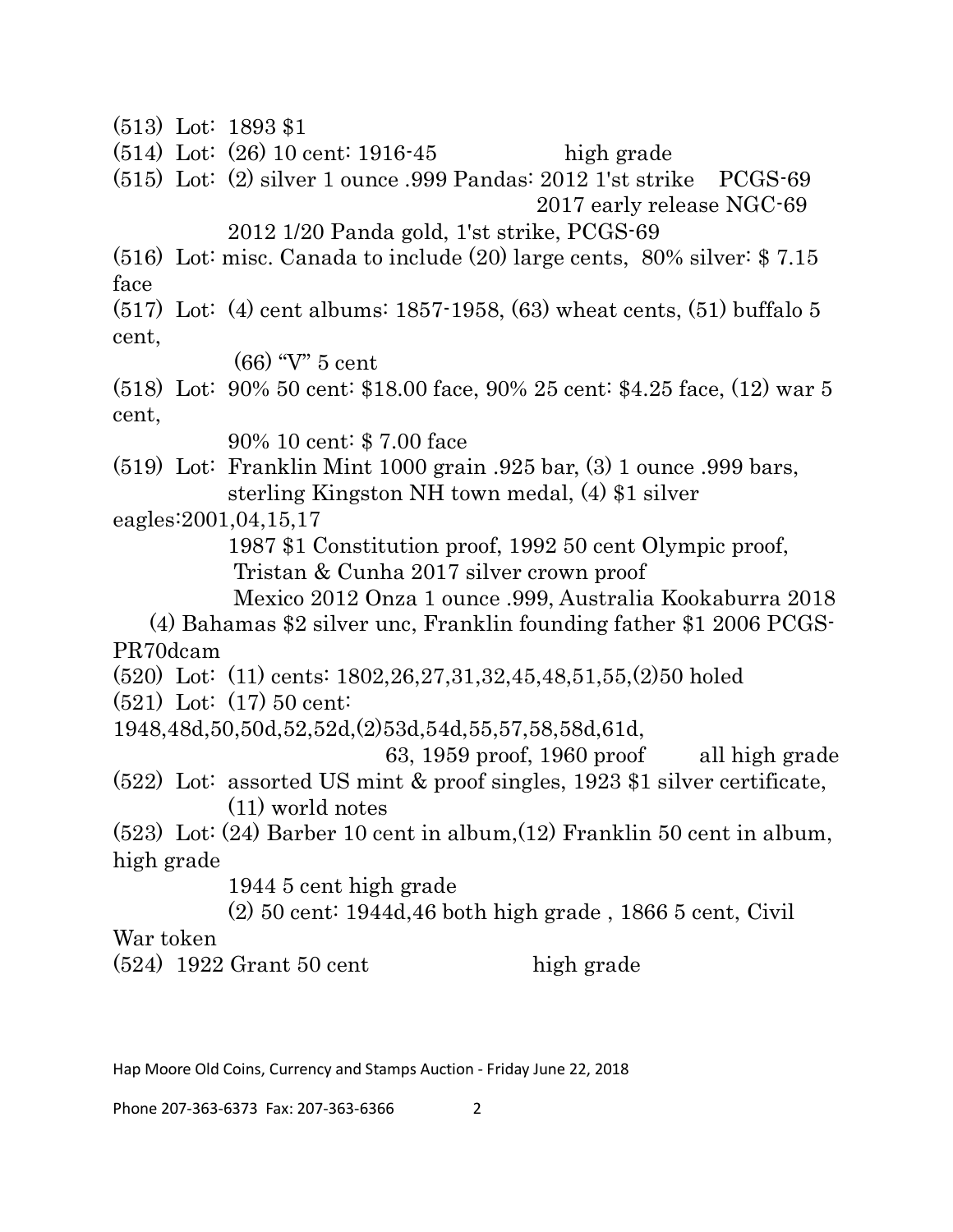(525) Lot: (3) \$1: 1878 7tf,79,990,1953a \$2 US note, bag of world coins & tokens (4) buffalo 5 cent, 90% silver: \$5.50 face, 40% silver: \$1 face (2) Indian cents, (1) war 5 cent, Civil War token, (526) 1893cc \$1 PCGS-35 (527) Lot: (97) rolls wheat cents, (2457) wheat cents loose many early (528) Lot: 40% silver; \$51.50 face, 90% silver: 10.60 face, (2) war 5 cent  $(529)$  1907 5 cent high grade  $(530)$  1859 cent high grade (531) Lot: (4) \$1: 1890, 21Morgan, 22d, 1877s Trade \$1 counterfeit (532) Lot: (14) cents: 1819 holed,38,44,(4)57fe,(2)58,59,62,(2)63,80 (533) Lot: world coins, some silver, (25) buffalo 5 cent, (4) "V" 5 cent, 1893 Columbian 50 cent, (5) 5 cent:1866,67,69,74,83 (5) Indian cents, 1879 3 cent nickel, 1886 10 cent, 1856 25 cent, (534) Lot: 1849 \$1 gold & 1864 ¼ \$ octagonal gold made into pin (535) Lot: 90% silver: \$ 4.45 face, 1985 Bermuda silver \$1, (3) Indian cents, 1885o \$1 high grade, Australia 1944 florin (536) Lot: 1921s \$1 in bezel, France 1875a 5 franc looped, (2) world coins (537) Austrian 1915 4 Ducat gold in gold bezel (538) Lot: world coins, some silver, (2) cents; 1837,53 1934s \$1, 1857 10 cent, civil war token, 1853 3 cent silver (539) Lot: (14) mint sets: (2)1979,(2)80,(2)81,(4)96,(4)06  $(8)$  25 cent proof sets: 2001,02, $(6)$ 06,  $(4)$  1997 silver proof sets (26) proof sets: (4)1973,(3)78,(4)80,(8)81,(5)82,(2)84 (540) Lot: (3) proof sets: 1981,(2)07 (17) silver proof sets: 1996,(7)99,(4)04,02,(6)07,(6)08 (541) Lot: (25) proof silver eagle \$1: 1996,(7)99,(4)00,02,(6)07,(6)08

Hap Moore Old Coins, Currency and Stamps Auction - Friday June 22, 2018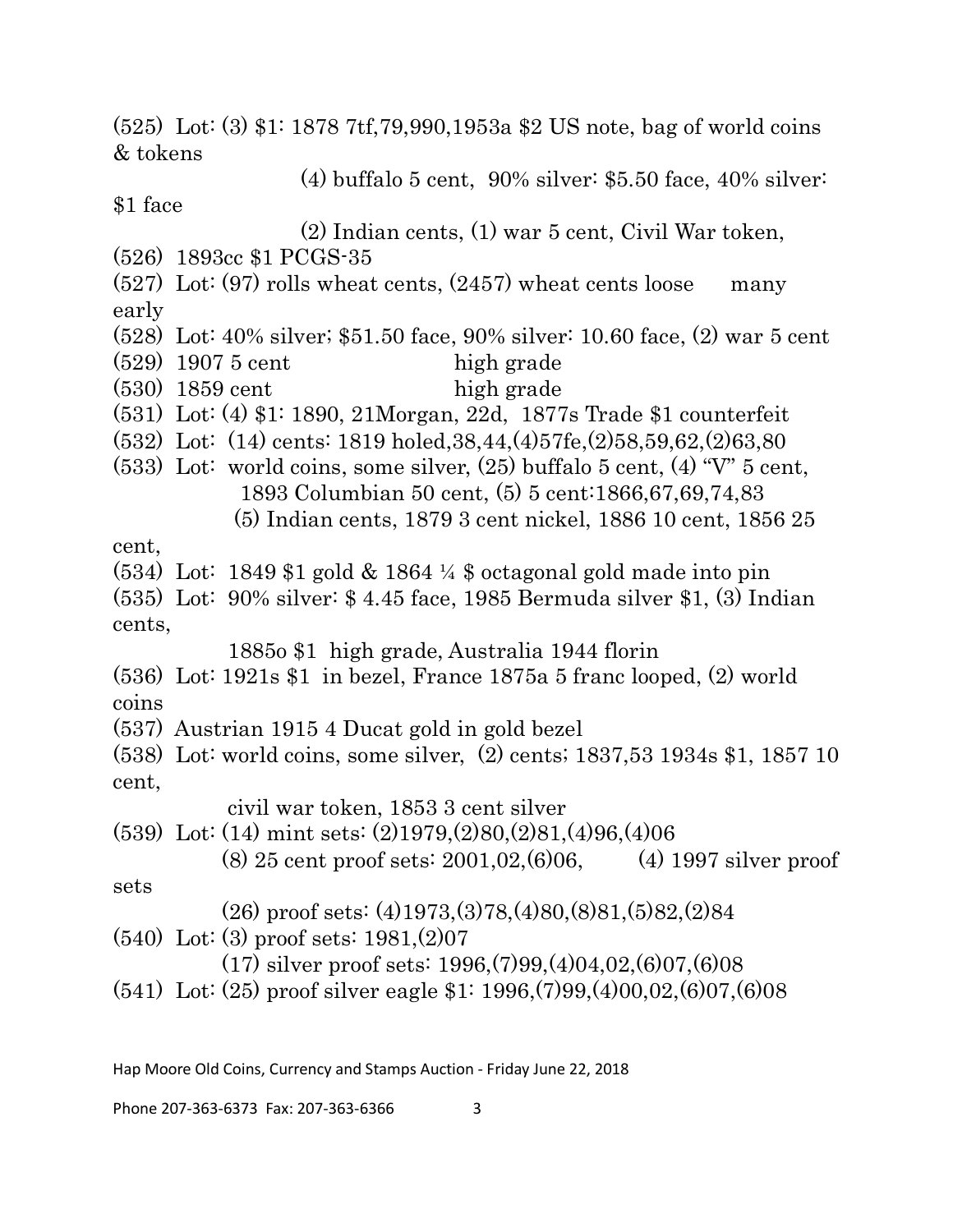(542) Lot: (2) 1999 George Washington \$5 gold proof, box & coa .4832 oz agw

 $(543)$  Lot:  $(2)$  2004 proof gold 1 ounce eagles, box & coa 2.0000 oz agw

- (544) Lot: (31) peace \$1
- (545) Lot: (14) peace \$1 BU
- (546) Lot: (20) 1921 Morgan \$1
- (547) Lot: (52) Morgan \$1
- (548) Lot: 90% silver; \$77.30 face assorted to include Barber coinage
- (549) Lot: (31) silver and bimetallic casino tokens
- (550) Lot: (4) 2000 Ericson 2 piece proof sets, 1986 Statue \$1 proof, (2) 1000 grain Franklin Mint ingots, (2) Bicentennial silver medals (6) 1999 SBA \$1 proof, (2) 1976 3 piece proof sets,
- (551) Lot: (14) 1884o \$1 BU
- (552) Lot: (15) 1885o \$1 BU
- (553) Lot: (114) silver eagle \$1: (7)04,(22)05,06,(3)07,(41)08,(40)13
- (554) Lot: (15) Morgan dollars in album; 1886-1894
- (555) 1892cc \$1
- (556) 1893 \$1
- (557) 1893o \$1
- $(558)$  1921 Pilgrim 50 cent high grade
- (559) 1921 peace \$1
- (560) Lot: (5) 10 cent: 1842,(2)53,57,91 1888s 25 cent, 1919 cent
- (561) Lot: (2000) wheat cents rolled, (602) wheat cents loose (339) steel cents, (3) BU cent rolls:1960d small date,

1970s,72s

- (562) Lot: (58) 1909 VDB cents
- (563) Lot: (88) Indian cents
- (564) Lot: (10) 1955 50 cent BU
- (565) Lot: (39) 1947 25 cent BU
- (566) Lot: (50) 1941 10 cent BU
- (567) Lot: (49) 1952 10 cent BU
- (568) Lot: (1771) war cent

Hap Moore Old Coins, Currency and Stamps Auction - Friday June 22, 2018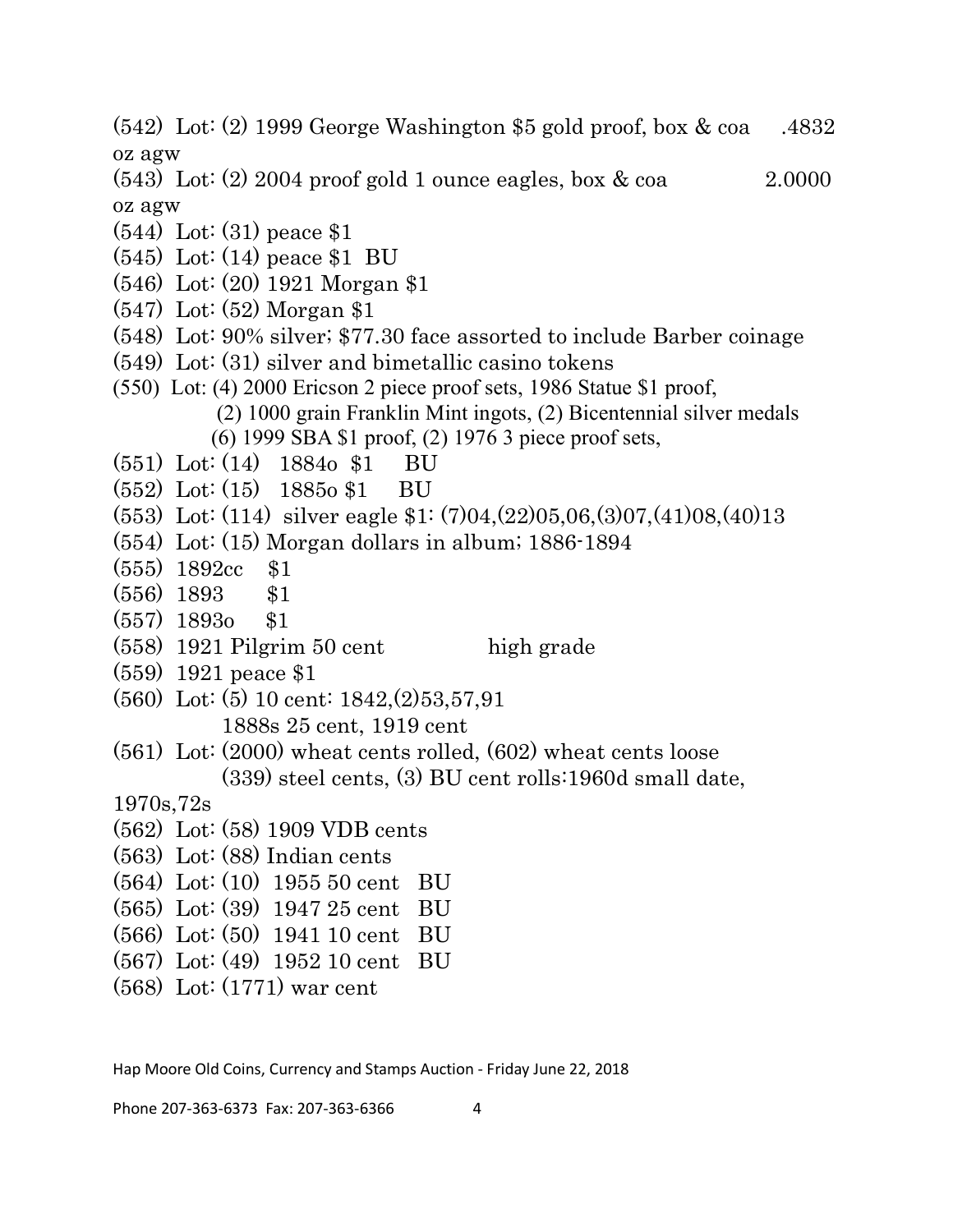- (569) Lot: (364) buffalo 5 cent
- (570) Lot: 90% silver 10 cent: \$ 430.20 face
- (571) Lot: 90% silver 25 cent: \$ 313.25 face
- (572) Lot: 90% silver 50 cent: \$ 503.00 face 40% silver 50 cent: \$ 11.00
- (573) Lot: (5) \$10 silver certificates to include (2) 1934a North Africa
- (574) Lot: (11) \$2 US notes to include 1953 star & 1963 star 1966 \$100 US note
- (575) 1814 cent plain 4
- (576) Lot: 90% silver \$ 23.25 & .75 cull silver

(577) Lot: 80% silver: \$ 1.00, 40% silver; \$ 3.00, bag of assorted world coins,

1887o \$1, (6) buffalo 5 cent, (1) Indian cent

(578) 1976 Russia gold chernovetz . 2488 oz agw

 (579) Lot: 1901s \$1, (1) Indian cent, (1) buffalo 5 cent, (1) "V: 5 cent, 90% silver: \$ 2.55 face

 (580) Lot: (2) Sweden 1938 2 Kroner, high grade, with original mailer card from

Swedish Tercentenary Association

- (581) Lot: (14) mint sets: 1965 thru 1978, (16) proof sets; 1960-65, 1968-79 (2) Blue Ike \$1: 1972,74, (3) Brown Ike \$1: 1971(2)73
- (582) Lot: (3) Canada Proof like sets; 1961,62,63
- (583) Lot: (3) cent albums; 1909-64, (2) 5 cent albums; 1913-37 (4) 10 cent: 1892,24,24s,41
- (584) Lot: (6) \$1 silver certificates to include 1934 high grade (2) Canada \$1, (6) world notes, \$2 telemarketer note
	- (6) 1976 \$2 Federal reserve notes, 1'st day issue
	- (16) \$2 US notes, (5) 1976 \$2 Federal reserve notes, new
- (585) Lot: 1914 \$5 Federal Reserve note advertising note: Rudolf's Medical Discovery on \$10

Confederate copy

(586) Lot: \$25 savings bond series E, January 1943

Eastern Silver Black Fox Co. stock certificate

(587) Lot: (2) 1982 Washington 50 cent proof, (5) 1976 silver mint sets

Hap Moore Old Coins, Currency and Stamps Auction - Friday June 22, 2018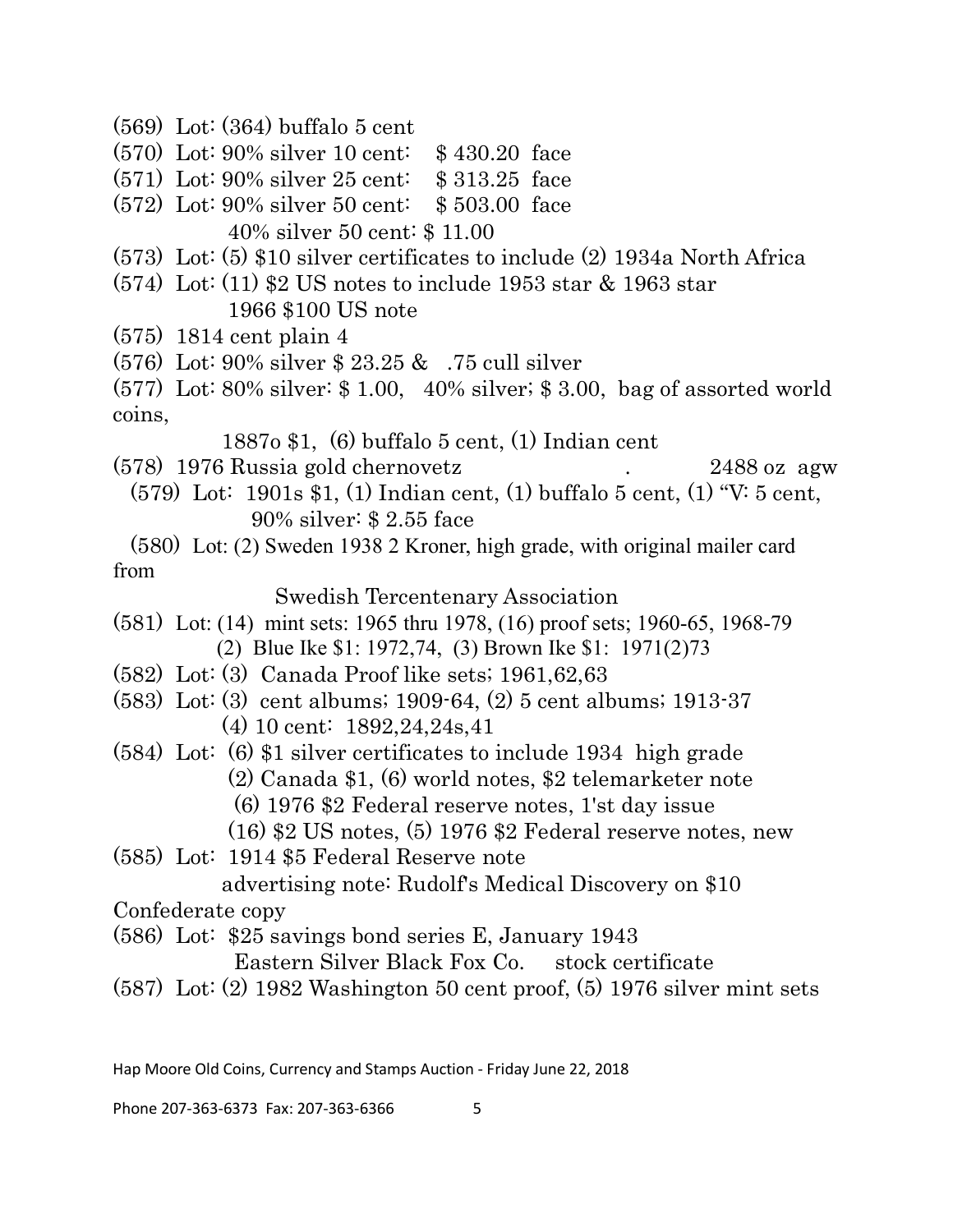| $(588)$ Lot: $(15)$ silver \$1: $(10)$ Morgans, $(1)$ 1921, $(4)$ peace           |
|-----------------------------------------------------------------------------------|
| (589) Lot: 90% silver: \$55.00 face, 40% silver: \$18.00 face,                    |
| 80% silver: $$ 1.25$ face, $50\%$ silver; $$ 3.30$ face, (9) war                  |
| 5 cent                                                                            |
| $(590)$ Lot: $(520)$ wheat cents, $(1)$ "V" 5 cent, world coins & tokens, some    |
| silver                                                                            |
| $(43)$ buffalo 5 cent                                                             |
| $(591)$ Lot: (14) proof sets: 1980,81,84,86,89,98,03,05,06, $(2)10$ , $(2)11$ ,12 |
| $(2)$ 25 cent proof sets: 2004,05, 1987 mint set                                  |
| $(592)$ Lot: $(10)$ albums cents: 1909-80, $(12)$ pages assorted cent plus        |
| singles                                                                           |
| book: Authoritative Reference to Lincoln cents by Wexler &                        |
| Flynn                                                                             |
| (593) 1878s \$1 PCGS-62PL                                                         |
| $(594)$ Lot: (4) NGC-69 silver eagles: 1988,93,99,08                              |
| $(2)$ NGC-69 silver eagles, early release: $2010,12$                              |
| $(595)$ Lot: $(10)$ partial rolls late date Kennedy halves, BU                    |
| 1922 \$1,<br>1937 5 cent,                                                         |
| 40% silver: \$6.50 face, 90% silver: \$6.50 face                                  |
| $(4)$ 2009 cent rolls, BU, assorted BU $\&$ proof Kennedy halves                  |
| (596) Lot: (2) China Provincial Army Notes of Shantung, 1 Yuan, 10-1-26           |
| China, Bank of Territorial Development, \$1                                       |
| $(597)$ Lot: star notes: $(2)$ \$1 silver certificates: 1957,57b                  |
| $(4)$ \$2 US notes: 1953,53a,53b,63, 1963 \$5 US                                  |
| note                                                                              |
| (598)<br>Lot: \$1 gold type 3 love token, Mexico 1945 2 peso gold, damaged        |
| Netherlands 1912 5 gulden holed<br>.2900 oz agw                                   |
| $(599)$ Lot: 90% silver: \$140.35 face                                            |
| $(600)$ Lot: $(3108)$ wheat cents loose, $(500)$ wheat cents rolled,              |
| partial roll proof cents, stock box of wheat cents                                |
| (601) Lot: $40\%$ silver: \$48.50 face, 80% silver: \$18.50 face                  |
| 50% silver: $$5.95$ face, (118) war 5 cent                                        |
| $(602)$ Lot: (13) mint sets: 1976, (12) 1976 3 piece (6) 1976 3 piece             |
| proof sets                                                                        |

Hap Moore Old Coins, Currency and Stamps Auction - Friday June 22, 2018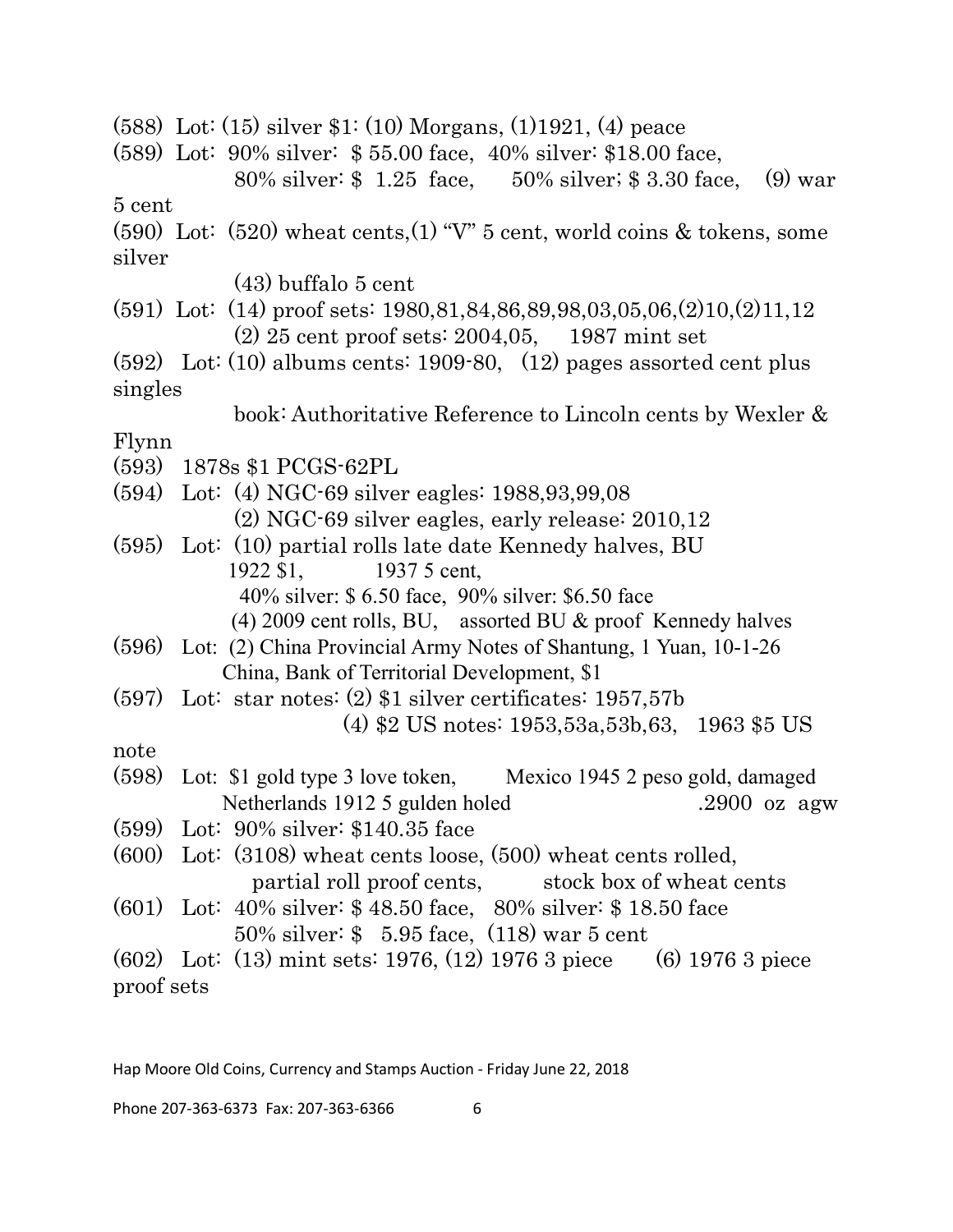- (603) Lot:  $(14)$  albums wheat cents: 1909-64, partial SBA \$1 album, partial Kennedy 50 cent album
- (604) Lot: (9) \$1: (5) Morgan, (1) 21, (3) peace
- (605) Lot: (105) buffalo 5 cent, (13) "V" 5 cent, (37) Indian cent (5) cents: 1857fe,60,63,75,79
	- 1946 BTW 50 cent, 1866 5 cent, 1828 ½ cent holed, 1868 2

cent

(606) Lot: (4) partial Canada albums: cent 1920-up, 5 cent 1922-up,

10 cent 1858-up, 25 cent 1870-up

- (607) Lot: (5) 10 cent albums: 90% silver \$22.80 face includes 1921 (3) 25 cent albums; 90% silver \$23.00 face 90% silver misc: \$1.00, 40% silver: \$ 2.50
- (608) 1871 silver \$1, holed & plugged
- (609) Lot: (3) 1884cc GSA \$1, box & coa
- (610) Lot: (4) 1884cc GSA \$1, box & coa
- (611) Lot: (7) \$1; (4) Morgan, (1)21, (2)peace
- (612) Lot: (8) mint sets: 1977 thru 81,87, (2) 1976 3 piece
	- (2) 1983 Olympic \$1 unc
	- (3) 1982 Washington 50 cent proof, 1986 statue 50 cent

proof

(8) blue Ike \$1: (2)1971,(2)72,(2)73,(2)74, 1979 SBA \$1 PDS

covers

(613) Lot:(2) 1986 Statue \$1 proof, 1987 Constitution \$1 proof, 2007 \$1 proof set

(32) proof sets: 1983,84,85,87,88,(4)89,90 thru 05,08 thru

11,13 thru 16

2006 silver proof set, (3) 2006 25 cent proof set, partial 2007

proof set,

- (614) 1987 Constitution 2 piece proof set with \$5 gold
- (615) 1894 \$5 gold
- 
- (616) Lot: 1920 Pilgrim 50 cent, 1918 Illinois 50 cent  $(617)$  Lot: 1922 Grant 50 cent,

(618) Lot: world coins & tokens, some silver, Great Britain 1758 6 pence,

Hap Moore Old Coins, Currency and Stamps Auction - Friday June 22, 2018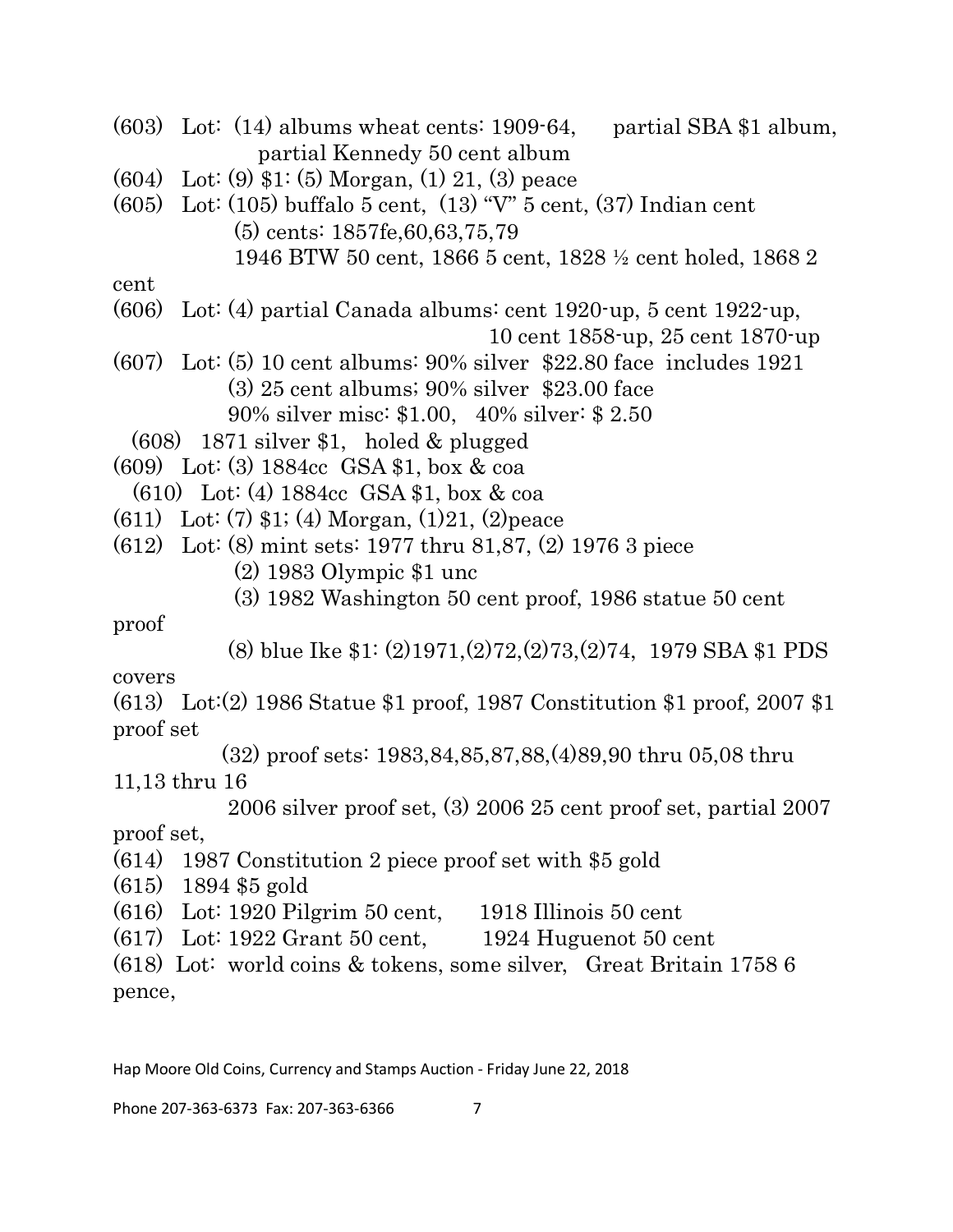Geneva 1847 25 cent

(619) Lot: (4) cents: 1820,58,82,06, 1852 3 cent silver, 1865 3 cent nickel,

|            | 1848 <sup>1</sup> / <sub>2</sub> dime, 1888 10 cent                           |        |
|------------|-------------------------------------------------------------------------------|--------|
|            | $(620)$ 1987 2 piece gold eagle set, proof, box & coa                         | 1.5000 |
| oz agw     |                                                                               |        |
|            | $(621)$ Lot: $(2)$ 1984 \$10 gold Olympic, proof, box & coa                   | .9675  |
| oz agw     |                                                                               |        |
|            | $(622)$ Lot: $(2)$ 1984 410 gold Olympic, proof, box & coa                    | .9675  |
| oz agw     |                                                                               |        |
|            | $(623)$ 1986 proof gold eagle, box & coa                                      | 1.0000 |
| oz agw     |                                                                               |        |
|            | $(624)$ 1988 2 piece Olympic with \$5 gold, proof                             | .2418  |
| oz agw     |                                                                               |        |
|            | $(625)$ 1989 6 piece Congressional set, proof & unc, $(2)$ \$5 gold           | .4836  |
| oz agw     |                                                                               |        |
|            | (2) \$1 NGC-63: 1887, 1921 Morgan, 1922 \$1 NGC-64                            |        |
|            | $(626)$ Lot: (7) world notes, 1935a \$1 silver certificate, 5 cent fractional |        |
| note,      |                                                                               |        |
|            | (2) 10 cent fractional notes                                                  |        |
|            | $(627)$ Lot: bag of world coins, 1892 Columbian 50 cent, $(2)$ silver \$1.    |        |
| 1922d, 26s |                                                                               |        |
|            | $(628)$ Isle of Man 2011, $\frac{1}{2}$ ounce gold, NGC-69 proof              |        |
|            | $(629)$ Lot: $(11)$ \$1: 1881,830,840,86,880,90,96,21 Morgan,22,23,24 high    |        |
| grade      |                                                                               |        |
|            | $(630)$ Lot: (5) Newfoundland 5 cent: $1940,(2)41,42,43$ , Portugal 1916      |        |
| escudo,    |                                                                               |        |
|            | world coins & tokens, some silver                                             |        |
|            | $(631)$ Lot: (4) world noted, \$7 face low grade currency to include (2) \$1  |        |
| 1923       |                                                                               |        |
|            | silver certificates, 1923 \$1 US note, 1917 \$1 US note                       |        |
|            | $(632)$ Lot: $(3)$ cent albums; 1909-64, Canada cent album 1920-64            |        |
|            | $(633)$ Lot: (2) 10 cent albums: 90% silver: \$9.90 face, 1921 Morgan \$1     |        |
|            | $(2)$ 1982 Washington 50 cent proof                                           |        |
|            |                                                                               |        |

Hap Moore Old Coins, Currency and Stamps Auction - Friday June 22, 2018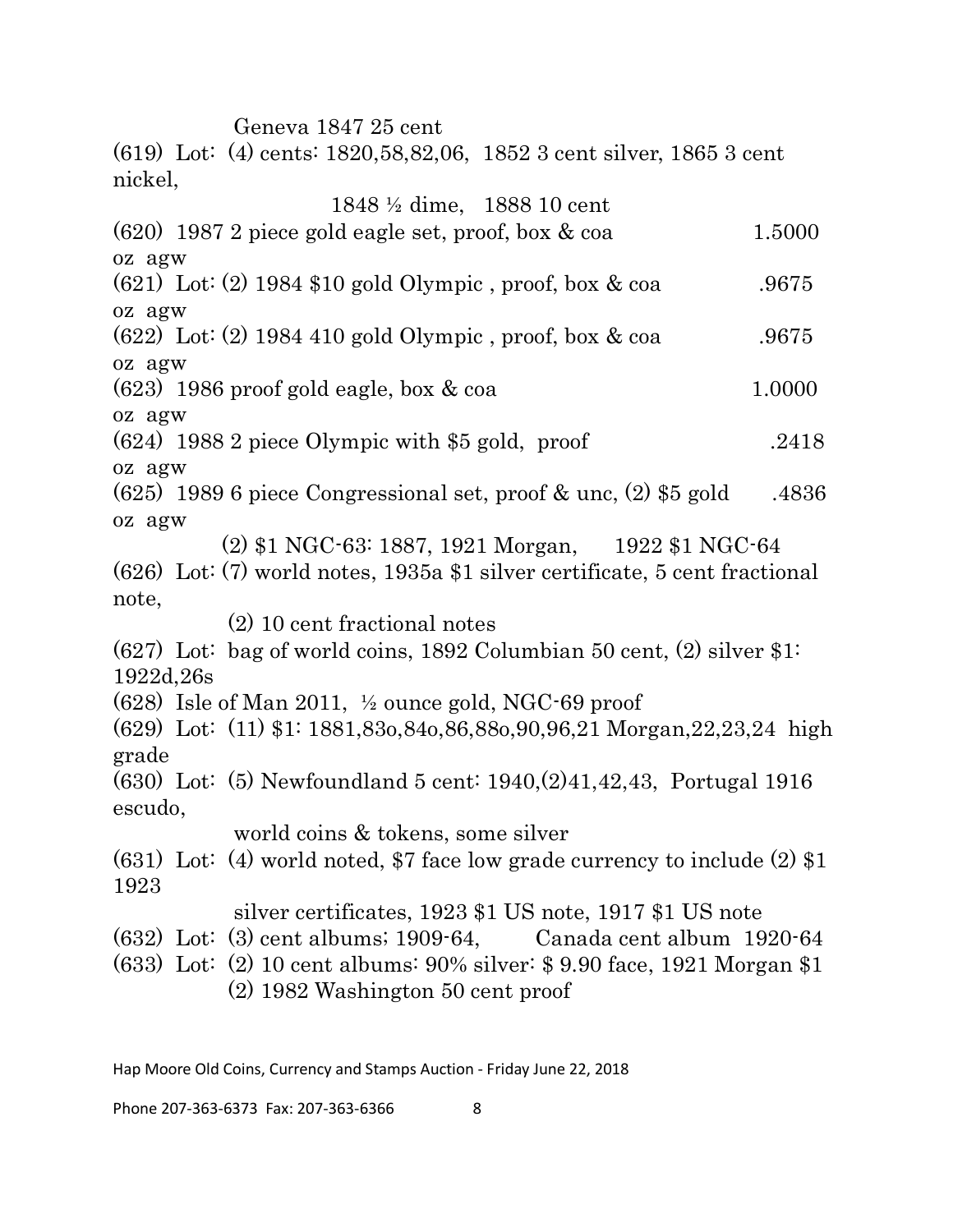90% silver misc; \$2.50 face, 40% silver face: \$1.50

(634) 1914d \$2 ½ gold in bezel

(635) 6.00 troy ounce silver Kennedy ingot

- (636) Lot: (5) peace \$1 in presentation box
- (637) Lot: box of telemarketer coin items, (30) buffalo 5 cent, (8) steel cents,

(1) Indian cent, (16) world notes

(638) Lot: 90% silver: \$18.50 face , (4) war 5 cent, 1999 silver eagle , 1976 3 piece proof set

- (639) Lot: (12) silver \$1: (3) Morgans,(5)21,(4) peace
- (640) Lot: (34) Postmaster's of America, .925 silver Medallic covers silver US Postal Service medal cover, (4) assorted medals

 $(641)$  Lot: (4) 1917 \$1 US notes, cut sheet, plates A thru D, high grade

(642) Bahamas 1976 proof set

(643) Lot: 90% silver: \$81.65 face, 40% silver: \$ 18.50 face, (2) war 5 cent,

 $80\%$  silver:  $20$  face

(644) Lot:(66) wheat cents,(7) Indian cents,(1)"V"  $5$  cent, world coins, some silver,

(3) cent albums; 1909-64, 5 cent album 1938-64, (6) buffalo

5 cent

 $(645)$  Lot: 90% silver: \$ 22.25 face in bank holders,  $(2)$  silver \$1: 1922d,24

90% silver: \$ 24.35 face in coin albums,

- (646) 1882cc GSA \$1, box & coa
- (647) 1883cc GSA \$1, box & coa
- (648) 1884cc GSA \$1, box & coa
- (649) Lot: (29) proof sets: 1962,63,(2)64,68-85,(2)87,88-91, 1976 3 piece (3) blue Ike \$1: 1971,72,73, (4) brown Ike \$1:

1971,72,73,74

 (2) SBA \$1 sets, 1979,80, (3) prestige proof sets: 1884,87,90 (650) Lot: (3) proof silver eagles: 1986,87,90 1982 Washington 50 cent proof,

Hap Moore Old Coins, Currency and Stamps Auction - Friday June 22, 2018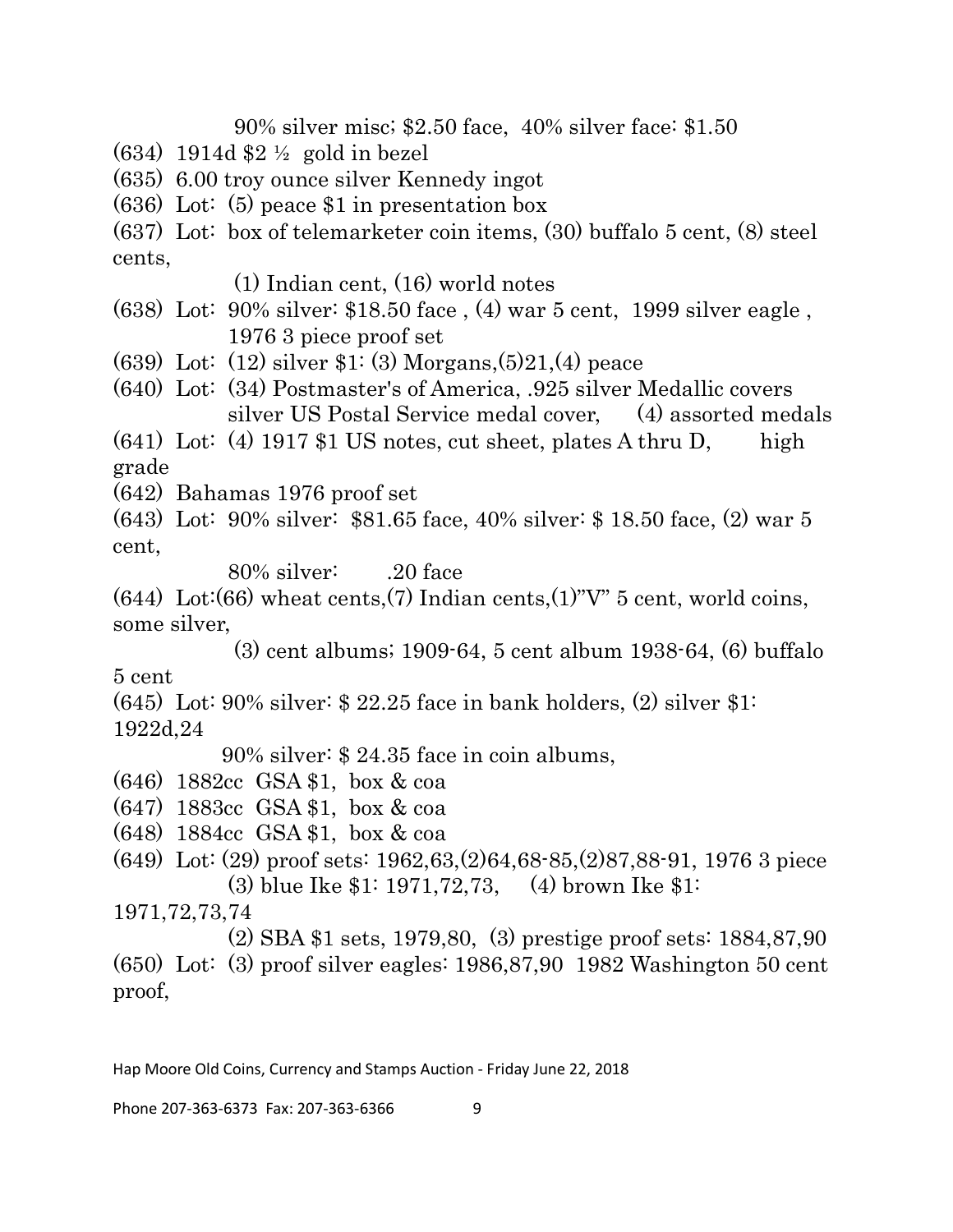(2) 3 piece \$1 sets: 1983 Olympic, 1984 Olympic

(3) Unc \$1: 1990 Ike,1991 Korea, 1991 USO

(5) proof \$1; (2)1987 Constitution, 1990 Ike, 1991 Korea,

1991 USO

(651) 1991 Rushmore 3 piece proof set with \$5 gold,

.2418 oz agw

(652) Lot: (4) silver proof sets: 1971 Bahamas, 1973 Barbados, 1973 BVI,

1972 Jamaica

 (9)Great Britain proof sets: 1970,71,77,78,79,80,81,82,83 (653) Lot: (23) mint sets: (2)1966,(2)67,69,70,71,73-

81,84,85,(2)87,88,89,91

(654) Lot: (3) silver bicentennial medals, (8) assorted silver medals,

 (5) silver town medals, Carter silver inaugural medal Franklin Mint,

 Nixon inaugural medal Franklin Mint, (10) assorted medals (655) 1936s Rhode Island 50 cent

(656) Lot: (7) silver \$1: 1889,(2)21d,21s,22,23,26s

(657) Lot: (3) cents: 1832,44, 1834 counter-stamped PORTS m FD

(658) Lot: 90% silver: \$ 3.75 face, 40% silver: \$ 7.00 face, (64) wheat cents,

 (8) buffalo 5 cent, world coins, some silver (659) Lot: Augusta savings bank 5 cent, Bank of State of S.Carolina, \$5 1861

State of Georgia 25 cent

(5) State of S. Carolina: 5 cent,15 cent,25 cent,50 cent,75 cent

(660) Lot: (6) 1864 confederate notes: 50 cent,\$2,\$10,\$20,\$50,\$100 1862 Confederate \$100 1862

(661) Annandale Mississippi , Plantation Store, 25 cent note, January 1, 1869

(an unusual piece of plantation currency)

(662) Annandale Mississippi , Plantation Store, \$2 note, January 1, 1869

( another example from same location)

Hap Moore Old Coins, Currency and Stamps Auction - Friday June 22, 2018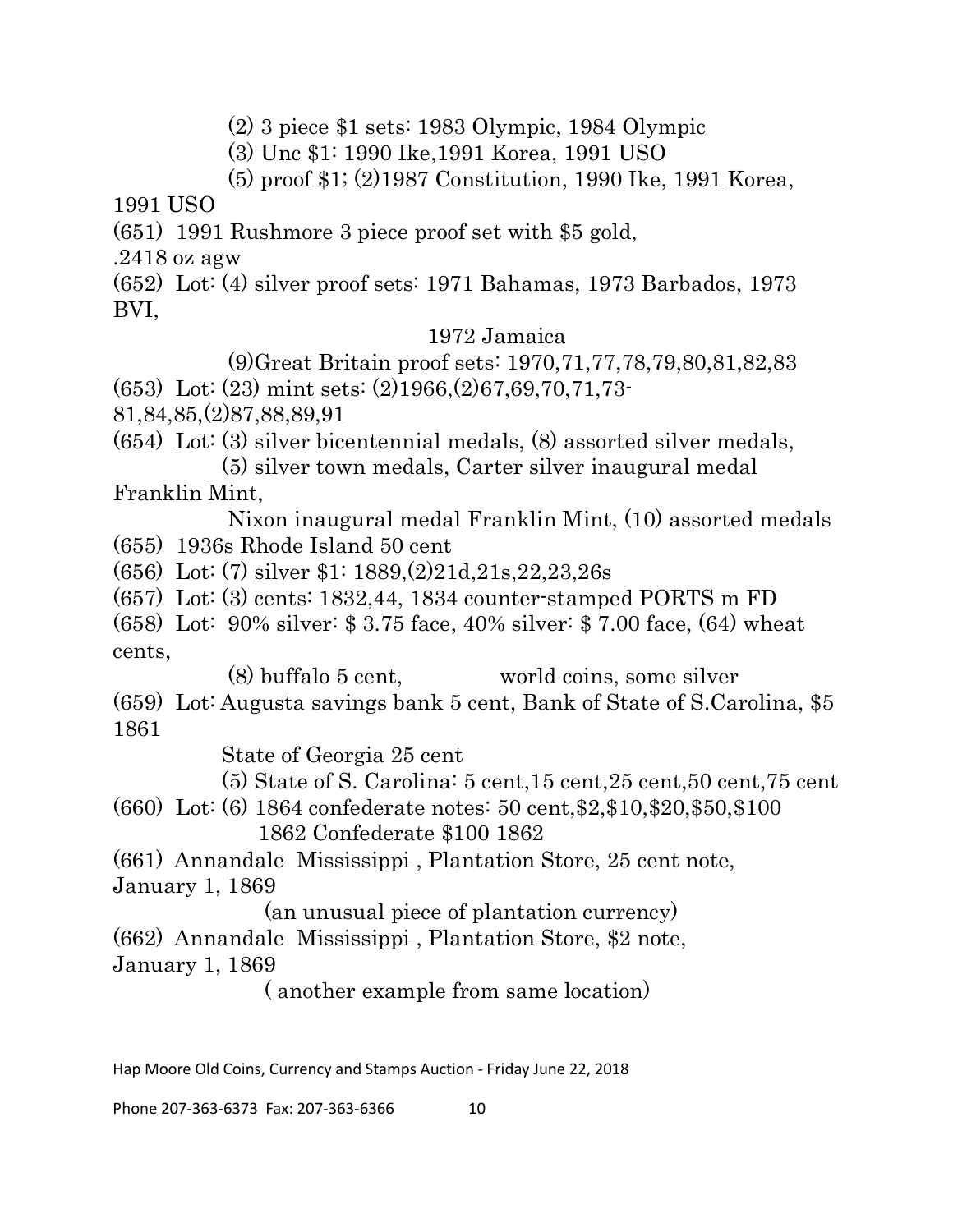|            |               |                        | (663) Lot: Confederate bond, \$1000, 2-17-1863               |
|------------|---------------|------------------------|--------------------------------------------------------------|
|            |               |                        | Confederate bond, \$500, 1-20-1863                           |
|            |               |                        | (664) Lot: (15) Stocks: (5) Crane Iron Co. Philadelphia, Pa. |
| Circa 1879 |               |                        |                                                              |
|            |               |                        | S.S. Fretz Mfg. Co., Pa.                                     |
| 1903       |               |                        |                                                              |
|            |               |                        | Coast Line Copper co., Arizona                               |
| 1906       |               |                        |                                                              |
|            |               |                        | Wilkins Farm Oil Co., Venango County, Pa.                    |
| 1864       |               |                        |                                                              |
|            |               |                        | (3) Tarr Homestead Oil Co., Venango County Pa.               |
| 1865       |               |                        |                                                              |
|            |               |                        | Mahoung & Shenango Railway & Light co                        |
| 1916       |               |                        |                                                              |
|            |               |                        | (2) Harrisburg Car MFG. Co.                                  |
| 1893       |               |                        |                                                              |
|            |               |                        | Lehigh Crane Iron Co.                                        |
| 1868       |               |                        |                                                              |
|            |               | $(665)$ 1881s \$5 gold |                                                              |
|            |               | $(666)$ 1885s \$5 gold |                                                              |
|            | $(667)$ 1873s | \$5 gold               |                                                              |

#### STAMPS

(668) Lot: US covers & mint US postage

(669) Lot: album of US & world , mint & used, (2) covers, 1947 \$2.50 postal money order, assorted mint

(670) Lot: Polish souvenir sheets, assorted Italian covers, mint & used Vatican

#### sheets

(671) box of albums, US & world, mint & used

(672) flat of US & world, mint & used

(673) Lot: box of 1'st day issue philatelic sheets, group of assorted covers

Hap Moore Old Coins, Currency and Stamps Auction - Friday June 22, 2018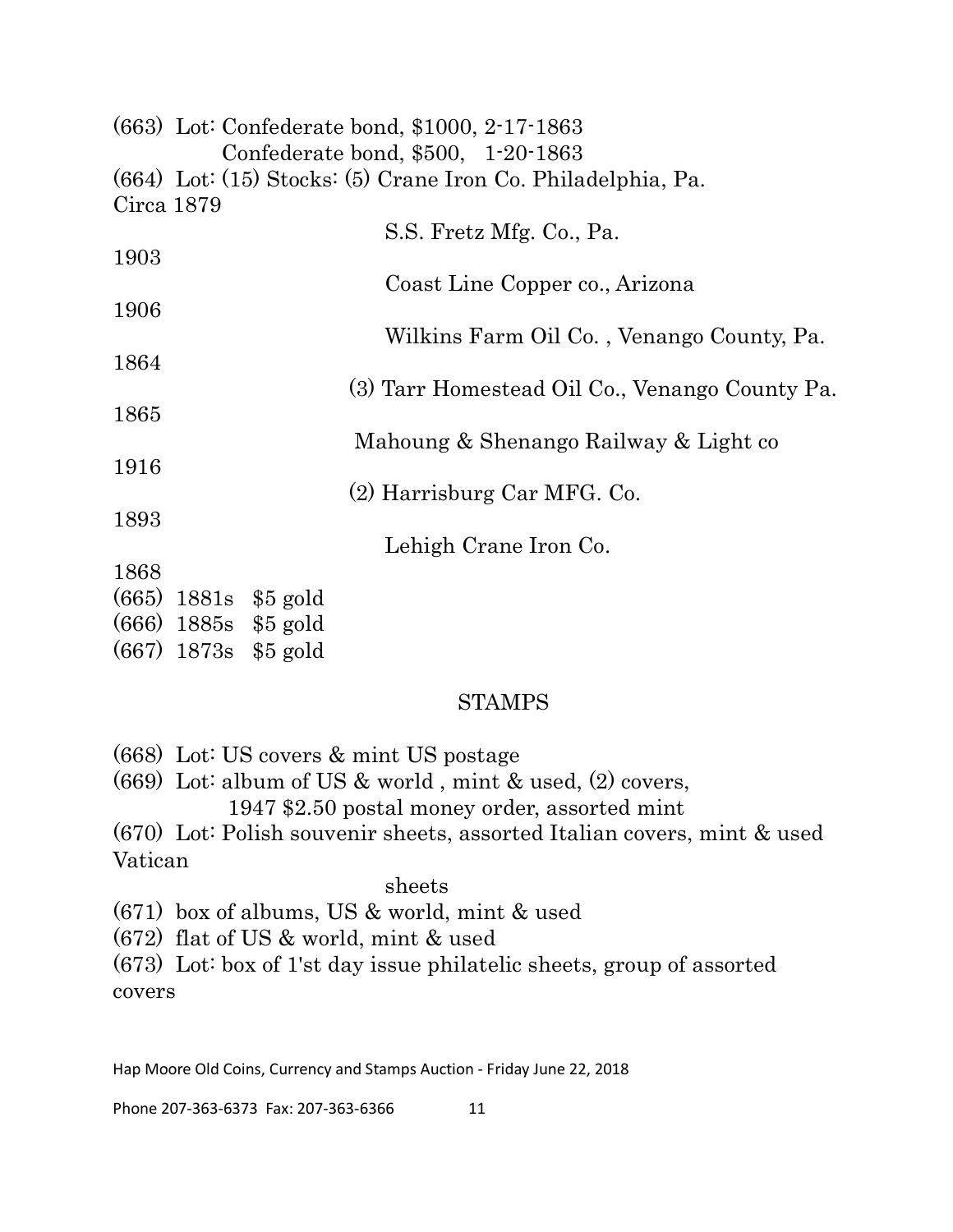|          | $(674)$ Lot: (2) US & world albums, mint & used,<br>box of US & world, mint & used |       |
|----------|------------------------------------------------------------------------------------|-------|
|          | $(675)$ Lot: (5) albums US stamps, mint & used                                     |       |
|          | $(676)$ box of US mint postage, (2) strip files, (5) sheet files, box plate        |       |
| blocks   |                                                                                    |       |
|          | (677) Lot: worldwide mint, German mint sheets                                      |       |
|          | (678) box of US mint postage, primarily sheets,                                    | \$975 |
|          | $face +$                                                                           |       |
|          | (679) box of US mint blocks, 6 cent to 18 cent,                                    | \$675 |
| $face +$ |                                                                                    |       |
|          | (680) box of US mint postage, 25 cent up                                           | \$975 |
| face $+$ |                                                                                    |       |
|          | $(681)$ Lot: (2) file boxes mint US plate blocks, 1 cent to 24 cent, \$1175        |       |
|          | $face +$                                                                           |       |
|          | (682) Lot: (8) albums mint & used: Ireland, Italy, Japan, Greece,                  |       |
|          | France & Africa                                                                    |       |
|          | (683) album of Belgium, mint & used                                                |       |
|          | $(684)$ album of Australia & states, mint & used                                   |       |
|          | $(685)$ Lot: (2) German albums mint & used to include German                       |       |
|          | Democratic                                                                         |       |
|          | Republic                                                                           |       |
|          | (686) Lot: (15) different Heligoland, mint on page                                 |       |
|          | $(687)$ Lot: (3) albums US & UN mint & used & covers                               |       |

# Coin Lot

- (688) Lot: German 1908 100 marks, (5) Canada \$1 notes: 1937-67 1967 Canada proof-like set.
- (689) Lot: 90% silver. Three U.S. silver dollars in album of U.S. type coins. Album of Lincoln cents 1941-1985. \$5.00 silver certificate.

## THE END

Hap Moore Old Coins, Currency and Stamps Auction - Friday June 22, 2018